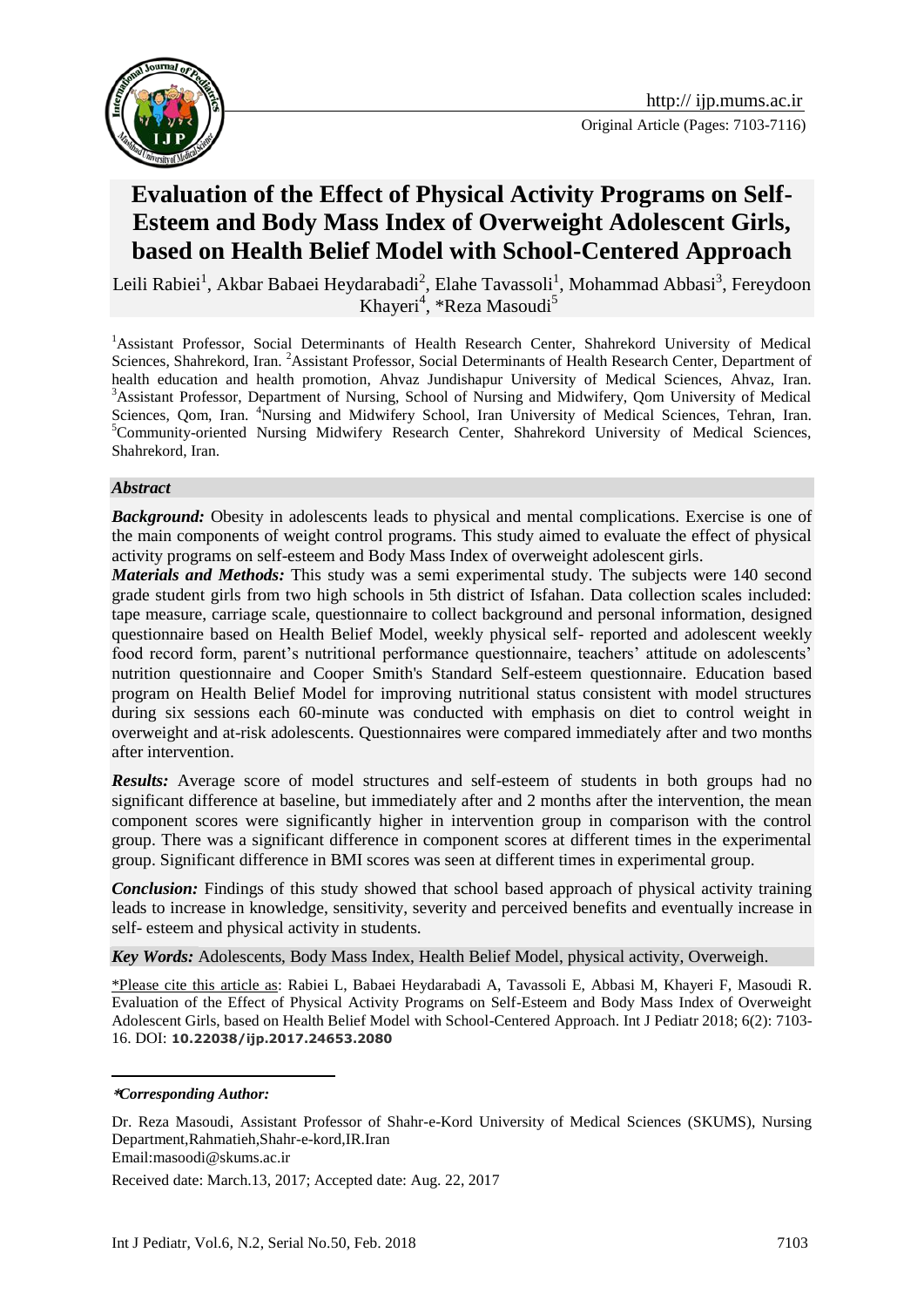#### **1- INTRODUCTION**

 Short term ad long term complications of obesity and overweight and its relations with mortality, makes it crucial to pay attention to this issue as one of the most important children and adolescent health issues (1). Approximately, 80% of overweight adolescents will experience this issue in adulthood. As well, adolescence is known as a vital period of life in terms of extensions of complications and morbidities associated with obesity (1, 2). Esmaeelzadeh et al. study on 360 adolescent girls and boys, showed that the prevalence of overweight and obesity to be 10.7%, and 5.1% in boys and 18.4% and 8.2% in girls, respectively. This study shows that overweight and obesity prevalence in adolescents are similar to white American adolescents of their sex (Third national survey of health and nutrition) (3).

Adolescence is a very important period with many changes in behaviors  $(4, 5)$ . Some of these behavioral changes are associated with health risk factors like inactivity and inappropriate nutritional habits (6). On the other hand, obesity in children and adolescents may be associated with negative physical and spiritual consequences. In the physical aspect, metabolic syndrome, type II diabetes mellitus, cardiovascular complications, and cancers can be mentioned. Moreover, obesity may cause cerebral vascular disease, osteoarthritis, gallbladder stones, dyslipidemia, sleep apnea, cataract, benign prostate hypertrophy, menstrual disorders, gestation complications, depression, and social injustice. Obesity may also negatively affect physical performance, happiness and quality of life (7, 8). In individuals and social aspects, result of a study in California University, showed that obese adolescents will experience low selfesteem, social isolation, feeling of rejection and depression. Additionally, other studies have demonstrated that low self-esteem is associated with a sense of sadness, loneliness, anxiety, and higher likelihood of smoking and alcohol consumption (10, 11). High Body Mass Index (BMI), in the adolescents increases the risk of hypertension and type II diabetes mellitus in the adulthood (11). Overweight in the adolescence is a specific health problem requiring comprehensive prevention program and effective interventions. The main strategy in weight control and obesity prevention program is physical activity or reducing sedentary life style (12). Effects of life style intervention in weight loss and overweight treatment and related health results have been proved. Life style trends resulting in overweight and obesity is the result of the confluence of various factors; including genetic, metabolic, behavioral, and environmental factors.

High speed of obesity spread suggests that environmental and behavioral factors play a more important role compared with biological changes. High energy intake, low energy expenditure, or a combination of these factors leads to positive energy balance and significant higher prevalence of overweight in the society. Life style intervention elements includes, changing to low lipid diet, smaller meals, more physical activity, cutting down sedentary activities in combination with parents engagement and behavioral change (13, 14). According to studies in 2009, 23.9% of Americans do not participate in leisure time activities, while a total of 300.000 annual deaths due to cardiovascular disease, diabetes cancer and stroke may be prevented by physical activities (15). Doing exercises is an important part in weight control programs. Randomized studies suggest that the combination of diet and exercise intervention leaded to higher weight loss compared with single interventions both short term and long term (15). Epidemiologic studies showed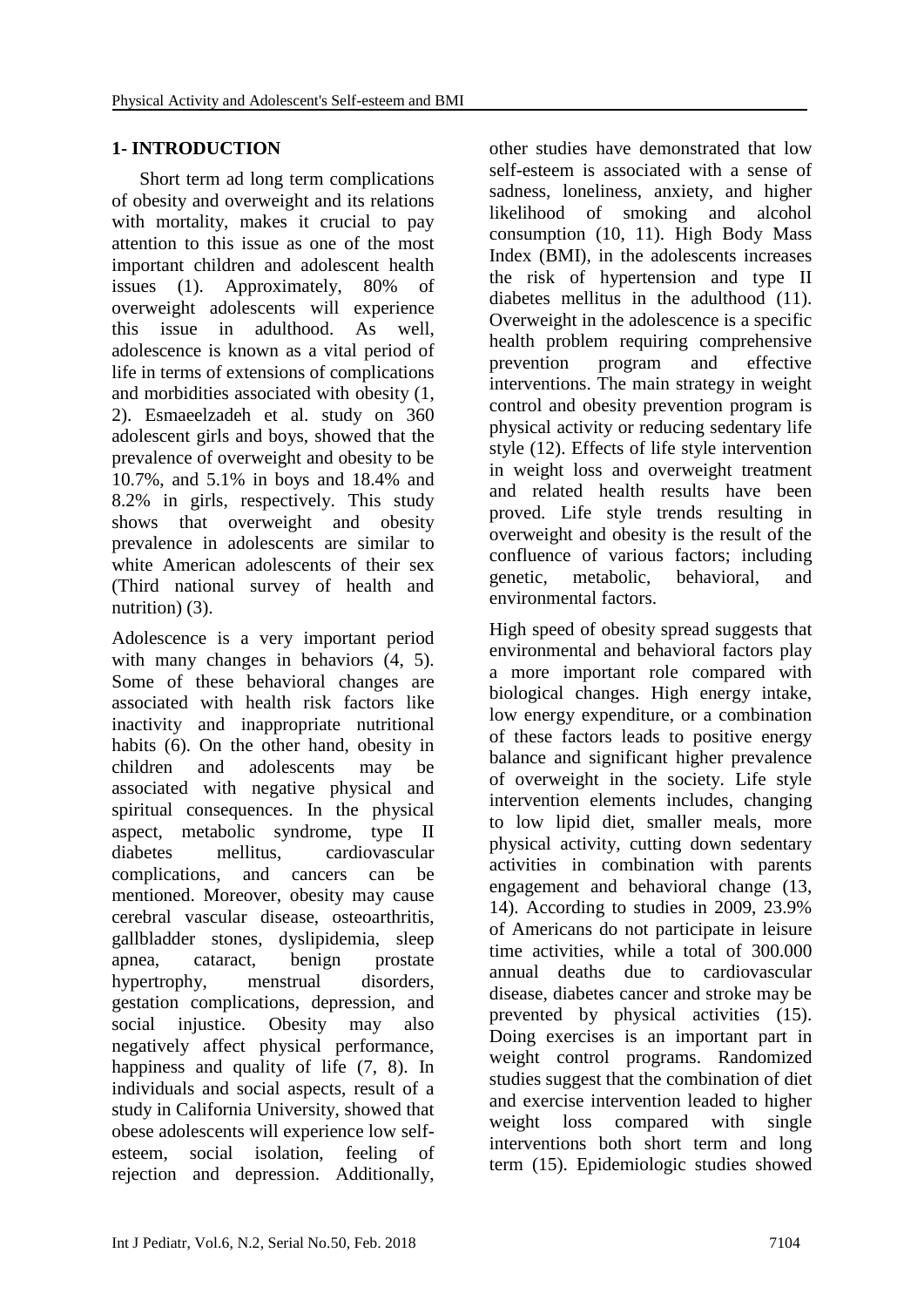that despite recommendation of physical activities, it has declined among adolescents (16). Ghaffarpasand study (2015) suggested that physical activities have significantly decreased among adolescents that were more severe among girls (17). According to studies, physical activity of adolescents decreased and this trend continues progressively in high school students, and adulthood (18). While it is thought that children are naturally highly active, their activity declines significantly in the early adolescence. Their physical activities are replaced with watching television, playing video games, and using computers. In the course of technology advancement, walking and cycling have considerably reduced. Physical activity for household works, have decreased by using machines.

Energy needed for doing jobs have fallen as a result of automation and mechanization, and jobs turned to seating activities. Sixty percent of Americans do not have regular physical activities and 25% of them nearly have mere sedentary life. Moreover, sport activates in schools have decrease. Approximately half of American youth do not have regular severe physical activities. Recent studies suggest that watching television is associated with obesity and the relation between television watching hours and obesity prevalence is nearly linear (19-21). Physical activity is an important health indicator of Healthy People 2010 (22). Increasing medium and high physical activity among adolescents to 35% to 85% is an important goal in this year  $(2010)$   $(23)$ . Five days a week of 60 minute long physical activity resulting in higher pulse rate and respiratory rate is suggested (24). School is a basic environment for education and life of children and adolescents. It is also considered a source to enhance their health and growth. Schools are key structures for general health strategies to prevent overweight and obesity, since children and

adolescents spend much of their time at school. Schools have many opportunities to engage students in healthy nutrition and sports (25, 26). Many school-centered studies have been conducted to enhance physical activity and dietary programs and only several cases of these programs were effective in reducing BMI in the control group (27). Value of health education programs depends on their efficacy which itself depends on appropriate use of theories and models in health education to a great extent. In other words, proper theoretic background will enhance efficacy of health education programs (28).

The first step in planning any educational program is choosing a health education model (28). Health Belief Model (HBM) is among the oldest health behavioral theories and the first models which employ behavioral sciences to solve health issues (28). This model has been successfully used in different health issue in the past half-century, so that it can be said that it is the mother of modern health education theories. This is a comprehensive model which mostly plays role in disease prevention. According to this model, personal decision and motivation is affected by personal perception, adjusting behaviors, and the probability of doing the action or behavior.

Personal perception are factors which affecting perception of disease or illness and the consequence of a health action. Probability of performing the action is result of the interaction between effective factors on adopting an appropriate behavior. Adjusting or facilitating factors including, demographic variants, perceived threats and action guide showing their roles after the emergence of personal perception (28, 29). In this study, authors are intended to propose this program in school for student and this study is expected to enhance knowledge and action of students regarding physical active which can naturally transferred to families.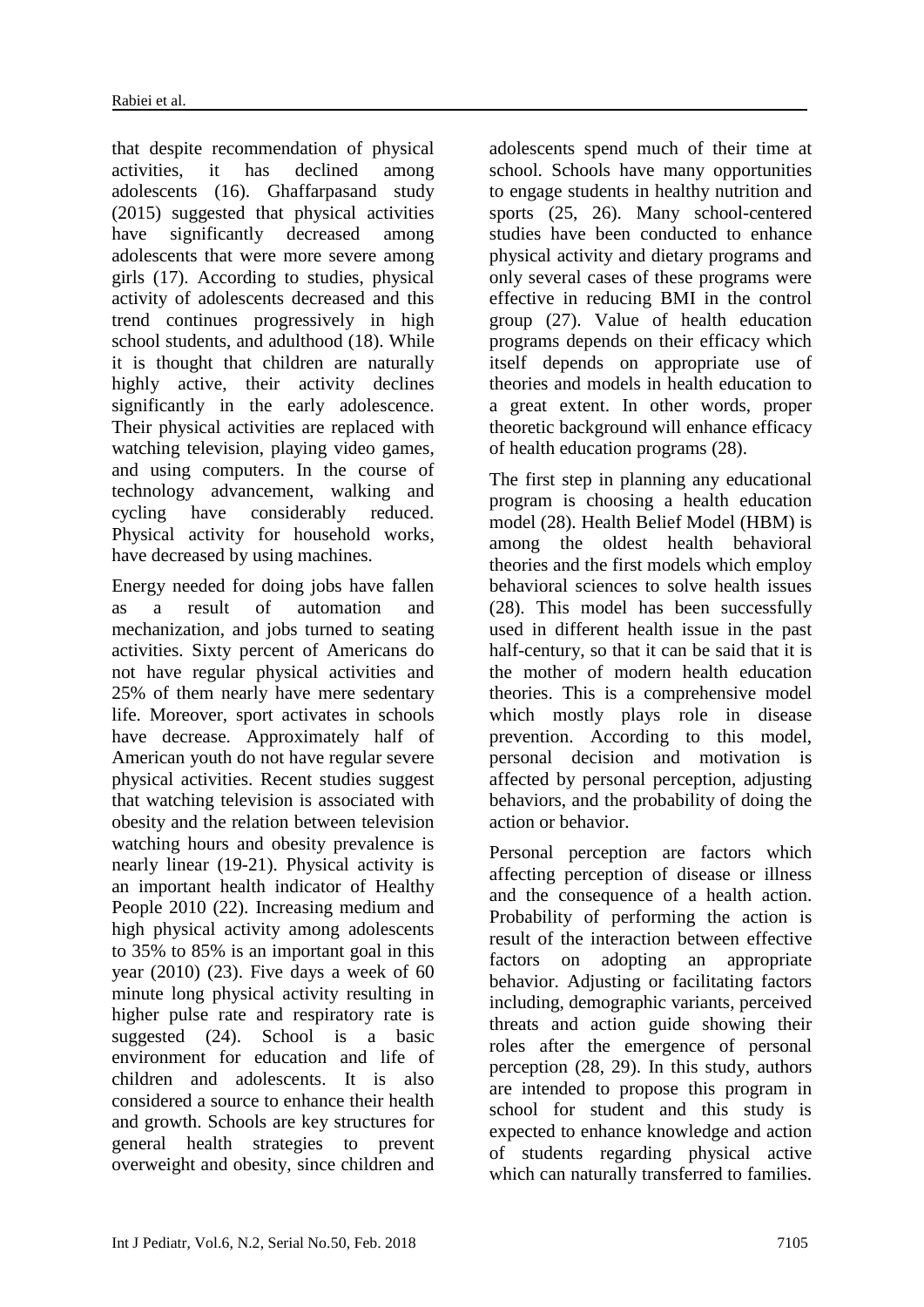Moreover, it is expected to observe a significant reduction in BMI of overweight and obese students, as well as increasing their knowledge about doing sports. Engagement of families of control students and teacher, especially physical education teacher and health educator are among of note point of this study. So we conducted a study to evaluate the effects of physical activity education based on Health Belief Model and BMI among overweight or at risk for overweight adolescents.

# **2- MATERIALS AND METHODS**

# **2-1. Study design and population**

 This quasi-experimental intervention study was conducted in Isfahan city, Isfahan province, Iran, during 2013 to 2014 (6 months to evaluate physical activity programs based on health belief school-centered approach based on selfesteem and BMI in overweight adolescent girls. Research subjects were 140 girl students.

# **2-2. Methods**

Study population included girl students of the second grade public high school in one of the five district of Isfahan. The sampling method was to select a district among the five education districts of Isfahan. Then, two schools were randomly selected among girls' public high schools depending on the number of second grade high school classes and randomly one of them was considered as case and the other as control. After measuring the weight of all students in case and control groups, those who were between 85 and 95 centile according to the curve of disease control center (25), were selected as samples. Sample size was calculated to be 63 in each group:

$$
(n=2(z_1+z_2)^2 \times s^2/d^2).
$$

Considering 10% drop in the intervention stage, 70 was considered as final sample size. Where  $n = 63$ , the total population of elementary school-age children in Isfahan,  $Z_1 = 1.96$  for confidence level 95%,  $Z_2 =$ 0.84 and  $d = 0.05$  the deviation.

#### **2-3. Intervention**

Educational intervention program was as follows: after coordination with high school manager, one session with teachers for introduction and coordination, one session for identifying overweight and with overweight risk adolescents and feeling related tools, one session for coordination with parents of these adolescents.

Then, six 60-minute-long educational sessions based on health belief model were held with presence of their teachers insisting on physical activity for weight control in overweight and at risk adolescents. Two educational sessions 60 minute-long were considered for parents. Health education program based on health belief model for modification of adolescent's physical activity was as follows: first they understand the danger of the issue; overweight and obesity and other disease (perceived sensitivity), then the depth of this danger and the severity of different physical, mental, social, and economic complications (perceived severity), understand usefulness and applicably of physical activity for weight reduction (perceived benefits), and find inhibiting factors less costly than its benefits (perceived obstacles), believe that they can prevent obesity related diseases by being physically active (perceived selfefficacy), so that they finally adopt the preventive behavior.

Educational program was held using direct education, speech, and active participation of study subject (question and answer), using educational slides, as well as indirect education, by providing educational pamphlets. At the end of educational intervention, questionnaires were filled out by case and control groups, their parents and teachers. Two months later, weight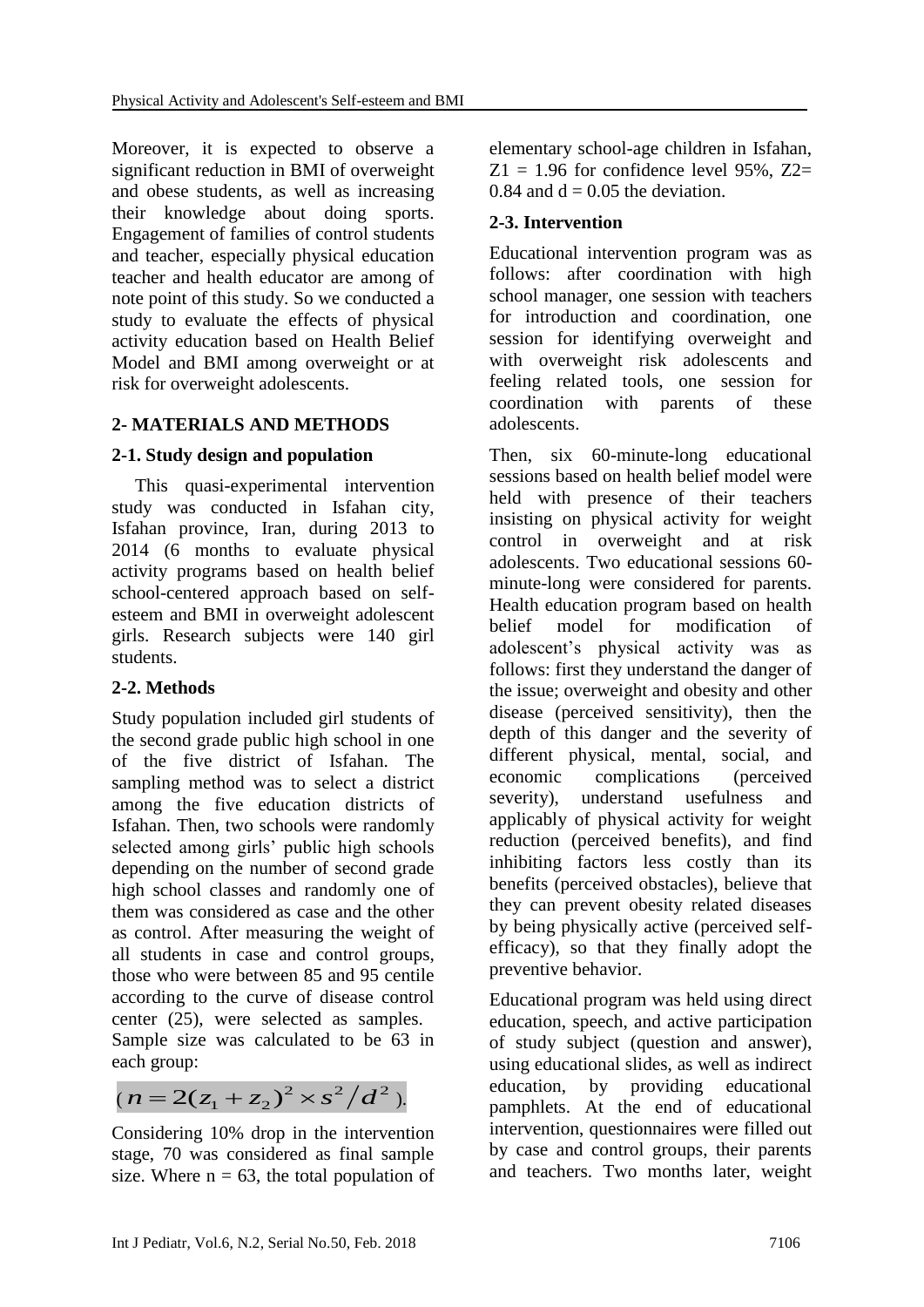and height of the students were measured and BMI was calculated. Then 3 months after the education, questionnaires were completed again, weight and height of the students were measured and BMI was calculated and compared with the results of previous steps (**Table.**1).

| <b>Sessions</b> | Content                    | Duration   | Presentation model                                                 |
|-----------------|----------------------------|------------|--------------------------------------------------------------------|
| Session 1       | Knowledge about overweight | 60 minutes | Question and Answer- power point presentation-<br>leaflet-pamphlet |
| Session 2       | Perceived Sensitivity      | 60 minutes | <b>Question and Answer</b>                                         |
| Session 3       | Perceived Severity         | 60 minutes | <b>Ouestion and Answer</b>                                         |
| Session 4       | Perceived Benefits         | 60 minutes | <b>Question and Answer</b>                                         |
| Session 5       | <b>Perceived Obstacles</b> | 60 minutes | <b>Ouestion and Answer</b>                                         |
| Session 6       | Perceived Self-Efficacy    | 60 minutes | <b>Question and Answer</b>                                         |

**Table-1**: The time table of the training program

#### **2-4. Measuring tools: validity and reliability**

Anthropometric evaluation was performed by a digital scale while participants were wearing light cloths and no shoes, with 100 grams perception. Height was measured by a tape meter in standing position and without shoes while shoulders were in normal position. Body mass index (BMI): BMI= weight (kg)/squared height (m). In order to eliminate the measuring bias, all measurements were done by two people with BS degree in physical education and sport sciences. According to the international obesity task force (IOTF), overweight and obesity was defined as BMI  $\leq$  25 and BMI  $\leq$  30 respectively (30).

Questionnaire to collect background and personal information, designed questionnaire based on Health Belief Model, adolescent weekly food record form, parent's nutritional performance questionnaire, teachers' attitude on adolescents' nutrition questionnaire and Cooper Smith's Standard Self-esteem questionnaire (was designed as 5- choice Likert- scale and maximum and minimum scale score was of 35 and 140) (2). To make sure of reliability of scale and strip

meter, their accuracy was measured using standard control weights and meter. Designed questionnaire based on health belief program included 6 awareness questions (was designed as 6- choice Likert- scale and maximum and minimum scale score was of 0 and 5)  $(\alpha=0.78)$ , 4 perceived sensitivity questions  $(\alpha=0.88)$ (was designed as 4- choice Likert- scale and maximum and minimum scale score was of 0 and 3), 4 perceived severity questions  $(\alpha=0.80)$  (was designed as 4choice Likert- scale and maximum and minimum scale score was of 0 and 3), 5 perceived benefits questions ( $\alpha$ =0.79) (was designed as 5- choice Likert- scale and maximum and minimum scale score was of 0 and 4), 7 perceived obstacles questions  $(\alpha=0.72)$  (was designed as 7choice Likert- scale and maximum and minimum scale score was of 0 and 6), and 6 perceived self-efficacy questions  $(\alpha=0.84)$  (was designed as 6- choice Likert- scale and maximum and minimum scale score was of 0 and 5). Reliability of parent's on adolescents' physical activity performance questionnaire ( $\alpha$ =0.83), and teachers' attitude on adolescents' nutrition questionnaire ( $\alpha$ =0.79), was calculated. Questions of perceived sensitivity, severity, benefits, and obstacles, parents'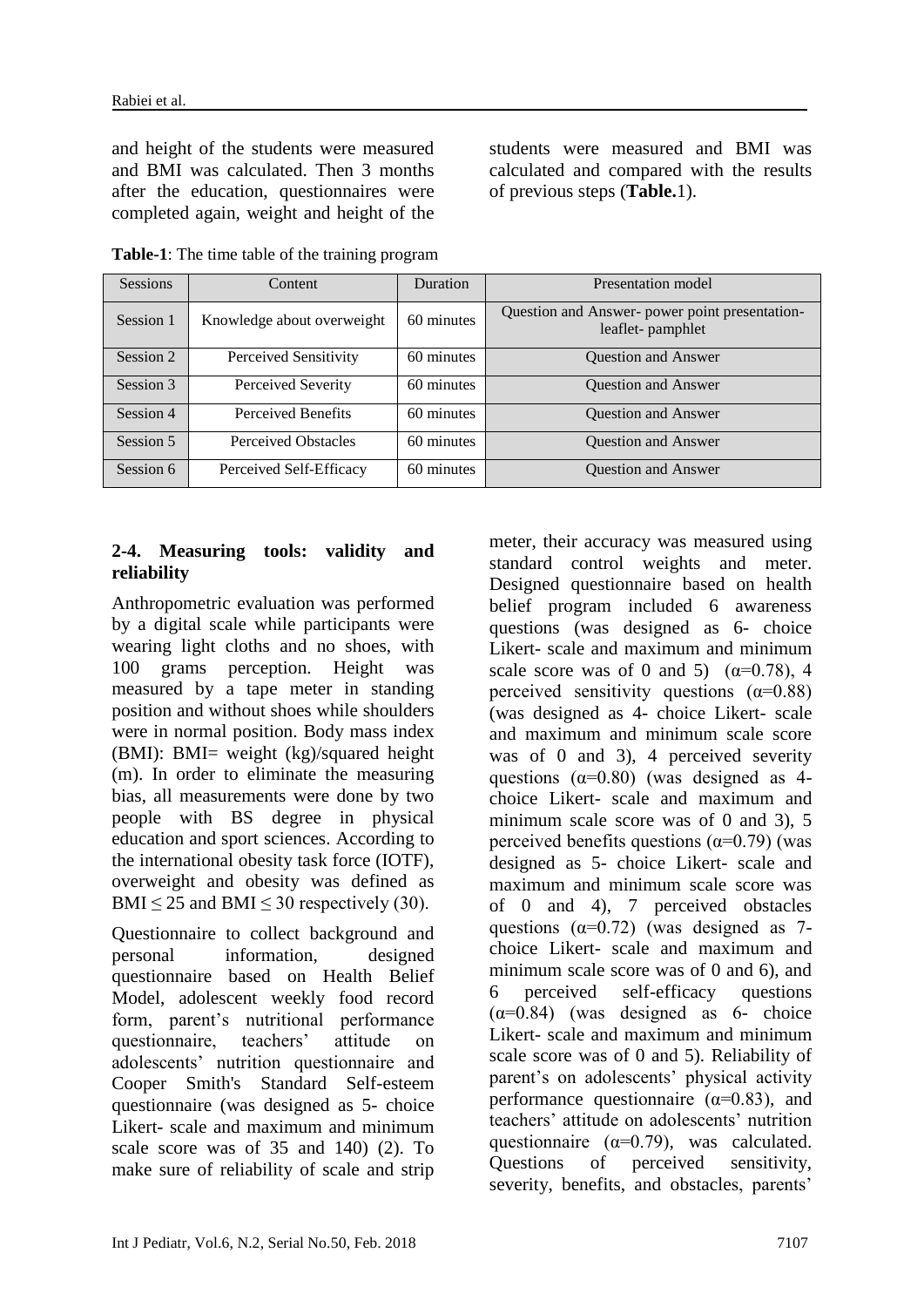performance questionnaire, and teachers' attitude on adolescents' physical activity were designed as 5- choice Likert- scale (completely agree, agree, no idea, disagree, completely disagree) with the minimum and maximum scale of 0 and 4, respectively.

# **2-5. Data analysis**

SPSS version 21.0 software was used for data analysis. To compare mean scores of concepts of health belief model, parents' performance, and teachers' attitude about adolescents' nutrition, physical activity of the adolescents during the week and BMI before and after the intervention between the two groups and within a group, independent t-test and paired t-test were used respectively. Moreover, variance analysis test with repetition of observations was used to compare mean scores before, immediately after, and 2 months after the educational intervention. Finally, Independent t-test was used to compare performance score in both case and control groups, before and 2 months after the intervention. P-value less than 0.05 were statistically significant.

# **2-6. Ethics**

The researcher started sampling by receiving an introduction letter from the Isfahan University of Medical Sciences (ID Number: 390413) and obtained written consent from students, parents and teachers.

# **3- RESULTS**

 In this study, totally 140 students (70 people in case and 70 in control group) were observed. There was no significant difference between two groups in terms of demographic information. In terms of family size, 16.1% of students belonged to 3 member families (21 students), 50.8% to 4 member families (66 students), 30% to 5 member families (39 students), and 3.1% to 6 member families (4 students). About 13.6% of the families obeyed special diets (19 families), while 86.4% of families did not have not obeyed any diets (121 families). **Table.2** demonstrates awareness, perceived sensitivity, perceived severity, perc vied benefits, perceived obstacles and self-efficacy of score of students. According to **Table.2**, independent t-test showed that before the intervention, mean awareness score on overweight were not significantly different between case and control groups  $(P=0.093)$ , while awareness scores were significantly higher than in case group immediately after the intervention (P<0.001) and 3 months after the intervention (P<0.001), compared with control groups. Moreover, variance analysis test with repetition of observations showed no significant differences in the control group at different times (before, immediately after, and 3 months after the intervention)  $(P=0.44)$ , while there was a significant difference in awareness score in case group at different times (P<0.001) (**Table.2**).

Independent t-test showed that before the intervention, mean perceived sensitivity score on overweight were not significantly different between case and control groups  $(P=0.74)$ , while it was significantly higher than in case group immediately after the intervention ( $P=0.007$ ), and 3 months after the intervention  $(P=0.034)$ , compared with control groups (**Table.3**).

Moreover, based on variance analysis test with repetition of observations, mean perceived sensitivity score showed no significant differences in the control group at different times  $(P=0.95)$ , while there was a significant difference in perceived sensitivity score in case group at different times (P=0.003) (**Table.1**). Additionally, independent t-test showed that before the intervention, mean perceived severity score on overweight were not significantly different between case and control groups  $(P=0.60)$ , while it was significantly higher in case group immediately after the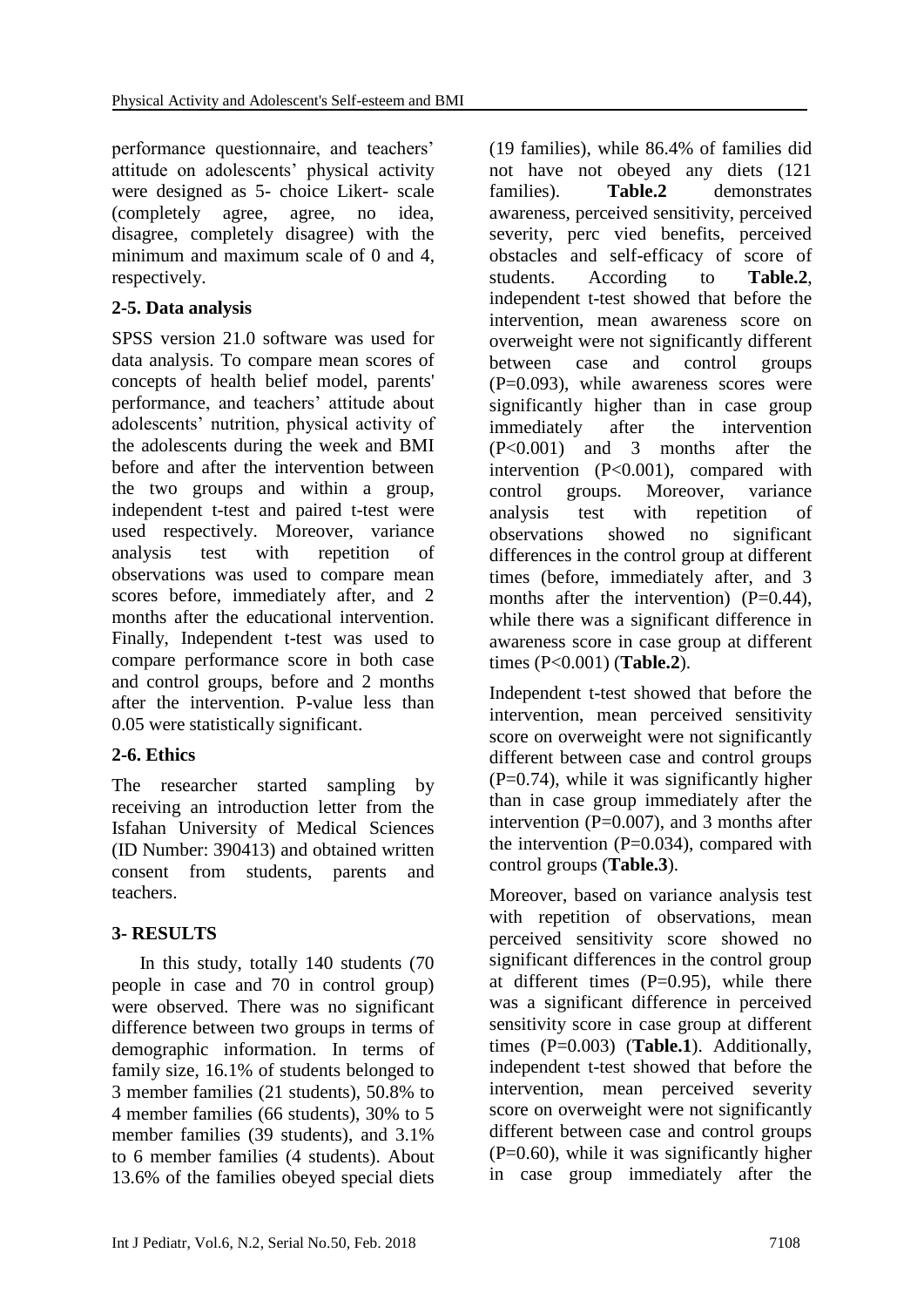intervention  $(P=0.023)$  and 2 months after the intervention  $(P=0.016)$  compared with control group. Moreover, based on variance analysis test with repetition of observations, mean perceived severity score showed no significant differences in the control group at different times (P=0.99) while there is a significant difference in perceived severity score in case group at different times  $(P=0.027)$ (**Table.2**). In terms of perceived benefits, independent t-test showed that before the intervention, mean perceived benefits score of physical activities were not significantly different between case and control groups  $(P=0.57)$ , while it was significantly higher in case group immediately after the intervention (P=0.009) and 3 months after the intervention  $(P=0.038)$  compared with control group. Moreover, based on variance analysis test with repetition of observations, mean perceived benefit score showed no significant differences in the control group at different times  $(P=0.94)$ while there is a significant difference in perceived benefits score in case group at different times (P=0.002) (**Table.2**).

Independent t-test showed that before the intervention, mean perceived obstacles score of physical activities were not significantly different between case and control groups  $(P=0.37)$ , while it was significantly higher in case group immediately after the intervention (P=0.002) and 3 months after the intervention (P=0.015) compared with control group. Moreover, based on variance analysis test with repetition of observations, mean perceived obstacles score showed no significant differences in the control group at different times  $(P=0.78)$  while there is a significant difference in perceived obstacles score in case group at different times  $(P=0.003)$ (**Table.2**). In terms of self-efficacy, independent t-test showed that before the intervention, mean self-efficacy score of

physical activities were not significantly different between case and control groups  $(P=0.69)$ , while it was significantly higher in case group immediately after the intervention  $(P=0.005)$  and 3 months after the intervention  $(P=0.027)$  compared with control group. Moreover, based on variance analysis test with repetition of observations, mean self-efficacy score showed no significant differences in the control group at different times  $(P=0.96)$ while there is a significant difference in perceived self-efficacy score in case group at different times (P=0.021) (**Table.2**).

**Table.3** demonstrates performance status of students in physical activities; in terms of performance status of students in physical activities, independent t-test showed that before the intervention, mean performance score of students in physical activities were 194.47 (90.83) in case group and 192.28 (91.17) in control group which were not significantly different  $(P=0.88)$ , while it was significantly higher in case group (263.80 [92.13]) 3 months after the intervention compared with control group (197.04 [90.22]) (P<0.001) (**Table.3**).

**Table.3** demonstrates BMI of students. Additionally in terms of students' BMI, independent t-test showed that before the intervention, mean BMI score of students were not significantly different between case and control groups  $(P=0.82)$ , while it was reduced in case group 2 months after the intervention  $(P=0.17)$  and 3 months after the intervention  $(P=0.09)$  compared with control group, though it was not significant. Moreover, based on variance analysis test with repetition of observations, mean BMI score of students showed no significant differences in the control group at different times  $(P=0.74)$ while there is a significant difference in students' BMI score in case group at different times (P< 0.001) (**Table.4**). In terms of students' self-esteem, independent t-test showed that before the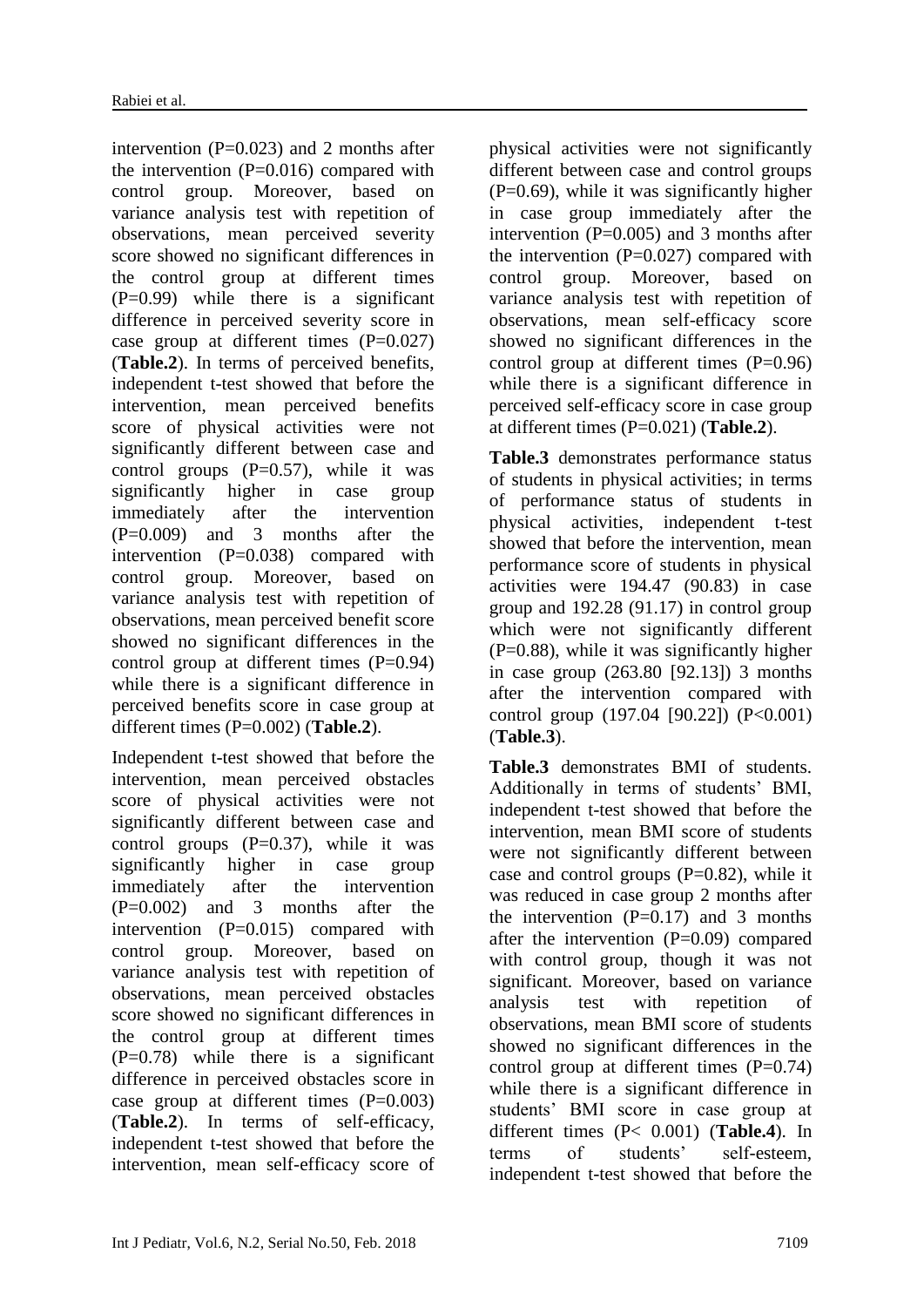intervention, mean self-esteem score of students were not significantly different between case and control groups (P=0.49), while it was significantly higher in case group immediately after the intervention (P=0.012) and 2 months after the intervention  $(P=0.004)$  compared with control group (**Table.4**). Moreover, based on variance analysis test with repetition of observations, mean students' self-esteem score showed no significant differences in the control group at different times  $(P=0.91)$  while there is a significant difference in students' self-esteem score in case group at different times  $(P=0.019)$ (**Table.4**).

**Table.5** shows parents' performance regarding physical activity of their adolescent. In terms of parents' performance regarding physical activity of their adolescent, independent t-test showed no significant difference before the intervention between case and control groups  $(P=0.69)$  as well as immediately after the intervention  $(P=0.42)$  and 3 months after the intervention  $(P=0.52)$ . Moreover, based on variance analysis test with repetition of observations, mean parents' performance regarding physical activity of their adolescent score showed no significant differences in the control group at different times (P=0.84) as well as case group at different times  $(P=0.75)$ (**Table.5**). **Table.6** demonstrates teachers' attitudes regarding students' physical activities. In terms of teachers' attitudes regarding students' physical activities, independent t-test showed that before the intervention, there were no significant difference between case and control groups  $(P=0.79)$ , while it was significantly different immediately after the intervention  $(P=0.025)$  and 2 months after the intervention (P=0.027). Moreover, based on variance analysis test with repetition of observations, mean teachers' attitudes regarding students' physical activities score showed no significant differences in the control group at different times  $(P=0.89)$  while there is a significant difference in case group at different times (P=0.012) (**Table.6**).

| Variables             | Time                                                      | Case group    | Control group | P-value |  |
|-----------------------|-----------------------------------------------------------|---------------|---------------|---------|--|
|                       |                                                           | Mean $\pm$ SD | Mean $\pm$ SD |         |  |
|                       | <b>Before Intervention</b>                                | 45.90 (11.07) | 45.71(12.53)  | 0.93    |  |
|                       | Immediately after intervention                            | 77.78(15.88)  | 44.19(11.71)  | < 0.001 |  |
| Awareness             | 2 months after intervention                               | 70.94(13.36)  | 46.81(11.48)  | < 0.001 |  |
|                       | Variance analysis test with repetition of<br>observations | < 0.001       | 0.44          |         |  |
|                       | <b>Before Intervention</b>                                | 39.73(17.09)  | 40.80(20.48)  | 0.74    |  |
| Perceived             | Immediately after intervention                            | 50.48(18.04)  | 41.41(19.45)  | 0.007   |  |
|                       | 2 months after intervention                               | 47.81(19.22)  | 40.53(19.37)  | 0.034   |  |
| Sensitivity           | Variance analysis test with repetition of<br>observations | 0.003         | 0.95          |         |  |
|                       | <b>Before Intervention</b>                                | 42.77(16.33)  | 41.33(15.61)  | 0.6     |  |
| Perceived             | Immediately after intervention                            | 49.12(19.18)  | 41.88(16.89)  | 0.023   |  |
| severity              | 2 months after intervention                               | 48.71(16.15)  | 41.85(15.69)  | 0.016   |  |
|                       | Variance analysis test with repetition of<br>observations | 0.027         | 0.99          |         |  |
| Perceived<br>benefits | <b>Before Intervention</b>                                | 66.17(14.70)  | 67.55(14.08)  | 0.57    |  |
|                       | Immediately after intervention                            | 73.88(17.22)  | 66.57(14.18)  | 0.009   |  |
|                       | 2 months after intervention                               | 72.48(14.91)  | 66.93(15.29)  | 0.038   |  |
|                       | Variance analysis test with repetition of<br>observations | 0.002         | 0.94          |         |  |

**Table-2**: The compression of mean awareness, perceived sensitivity, and severity on overweight, before, immediately after, and 2 months after the intervention in case and control groups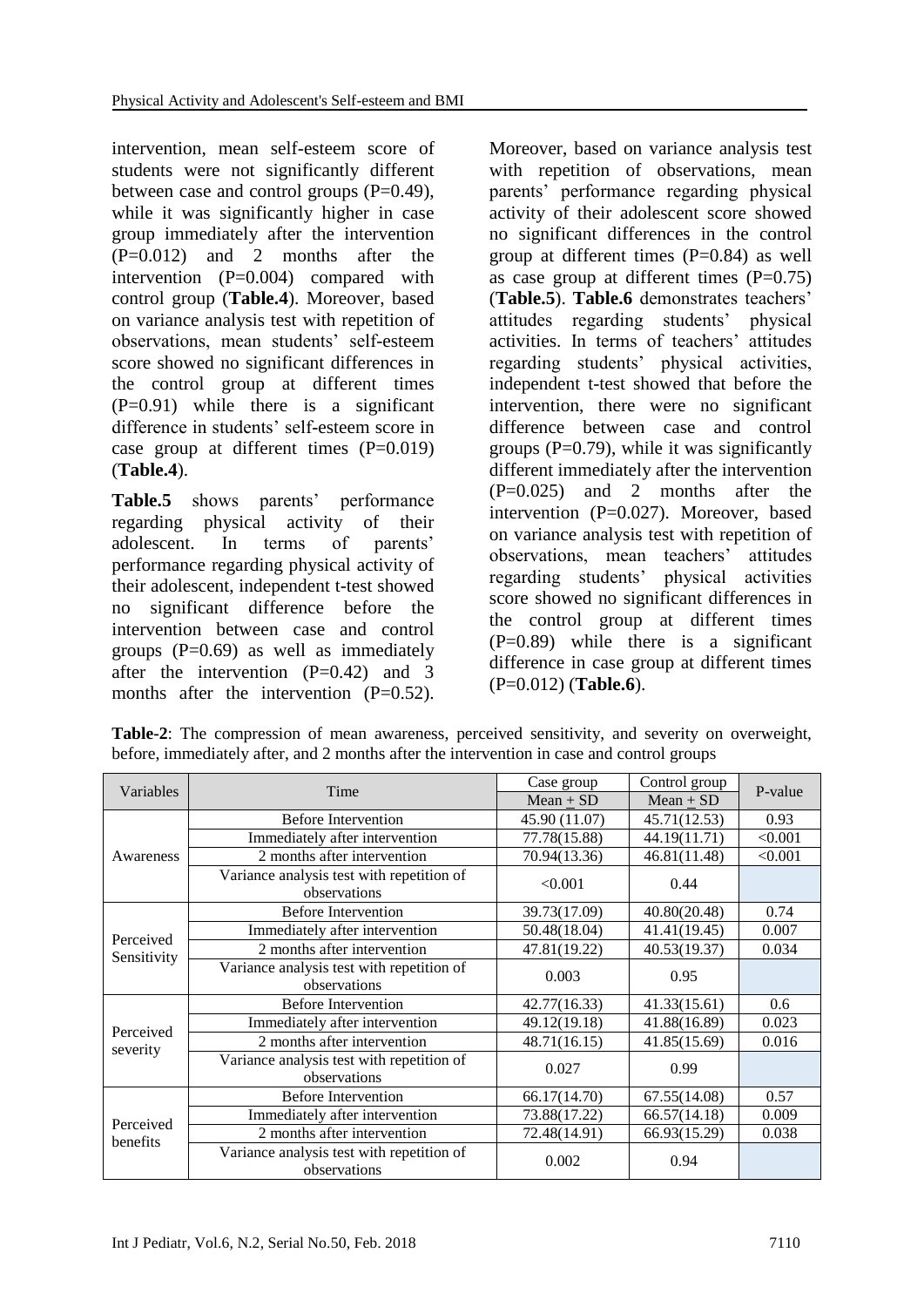| Perceived<br>obstacles | Before Intervention                                       | 41.01(15.88) | 42.32(15.43) | 0.37  |
|------------------------|-----------------------------------------------------------|--------------|--------------|-------|
|                        | Immediately after intervention                            | 51.30(17.15) | 43.59(15.79) | 0.002 |
|                        | 2 months after intervention                               | 48.41(16.79) | 41.66(14.15) | 0.015 |
|                        | Variance analysis test with repetition of<br>observations | 0.003        | 0.78         |       |
| Self-<br>efficacy      | <b>Before Intervention</b>                                | 45.35(16.26) | 44.28(16.44) | 0.069 |
|                        | Immediately after intervention                            | 53.80(18.28) | 45.05(16.80) | 0.005 |
|                        | 2 months after intervention                               | 54.44(18.62) | 44.69(16.77) | 0.027 |
|                        | Variance analysis test with repetition of<br>observations | 0.021        | 0.96         |       |

\* Independent t-test; SD: standard deviation.

**Table-3**: The comparison of BMI before, 2 months after, and 3 months after intervention in case and control group

|                                              | <b>Before</b> | 2 months after | 3 months after | Significance<br>of<br>level |  |
|----------------------------------------------|---------------|----------------|----------------|-----------------------------|--|
|                                              | intervention  | intervention   | intervention   | variance analysis test with |  |
| Group                                        | Mean $(SD)$   | Mean $(SD)$    | Mean $(SD)$    | repetition of observations  |  |
| Case                                         | 27.15(1.21)   | 26.82(1.42)    | 26.70(1.38)    |                             |  |
| Control                                      | 27.11(1.27)   | 27.19(1.55)    | 27.13(1.56)    | < 0.001                     |  |
| of<br>Significance<br>level<br>paired T-test | 0.82          | 0.17           | 0.09           |                             |  |

**Table-4**: The comparison of self-esteem before, immediately after, and 2 months after intervention in case and control group

|                                                                    | Control Group |                       | Case Group |                       | Significance                       |  |
|--------------------------------------------------------------------|---------------|-----------------------|------------|-----------------------|------------------------------------|--|
| Time                                                               | Mean          | Standard<br>deviation | Mean       | Standard<br>deviation | level of<br>independent t-<br>test |  |
| Before intervention                                                | 60.33         | 6.48                  | 61.90      | 5.52                  | 0.488                              |  |
| Immediately after intervention                                     | 61.54         | 7.18                  | 65.68      | 6.36                  | 0.012                              |  |
| 2 months after intervention                                        | 60.73         | 6.32                  | 67.71      | 6.74                  | 0.004                              |  |
| with<br>Variance<br>analysis<br>test<br>repetition of observations | 0.91          |                       | 0.019      |                       |                                    |  |

**Table-5**: The comparison of Mean Parents' performance on physical activity of their adolescent before, immediately after, and 2 months after intervention in case and control group

|                                           | Before intervention | 2 months after | 3 months after | Significance<br>level                   |
|-------------------------------------------|---------------------|----------------|----------------|-----------------------------------------|
| Group                                     |                     | intervention   | intervention   | of variance analysis                    |
|                                           | Mean $(SD)$         | Mean $(SD)$    | Mean $(SD)$    | test with repetition<br>of observations |
| Case                                      | 36.64(17.52)        | 36.45(17.28)   | 36.51(18.41)   |                                         |
| Control                                   | 35.38(18.41)        | 34.07(16.83)   | 34.59(15.62)   | 0.756                                   |
| Significance<br>level<br>of paired t-test | 0.69                | 0.42           | 0.52           |                                         |

SD: standard deviation.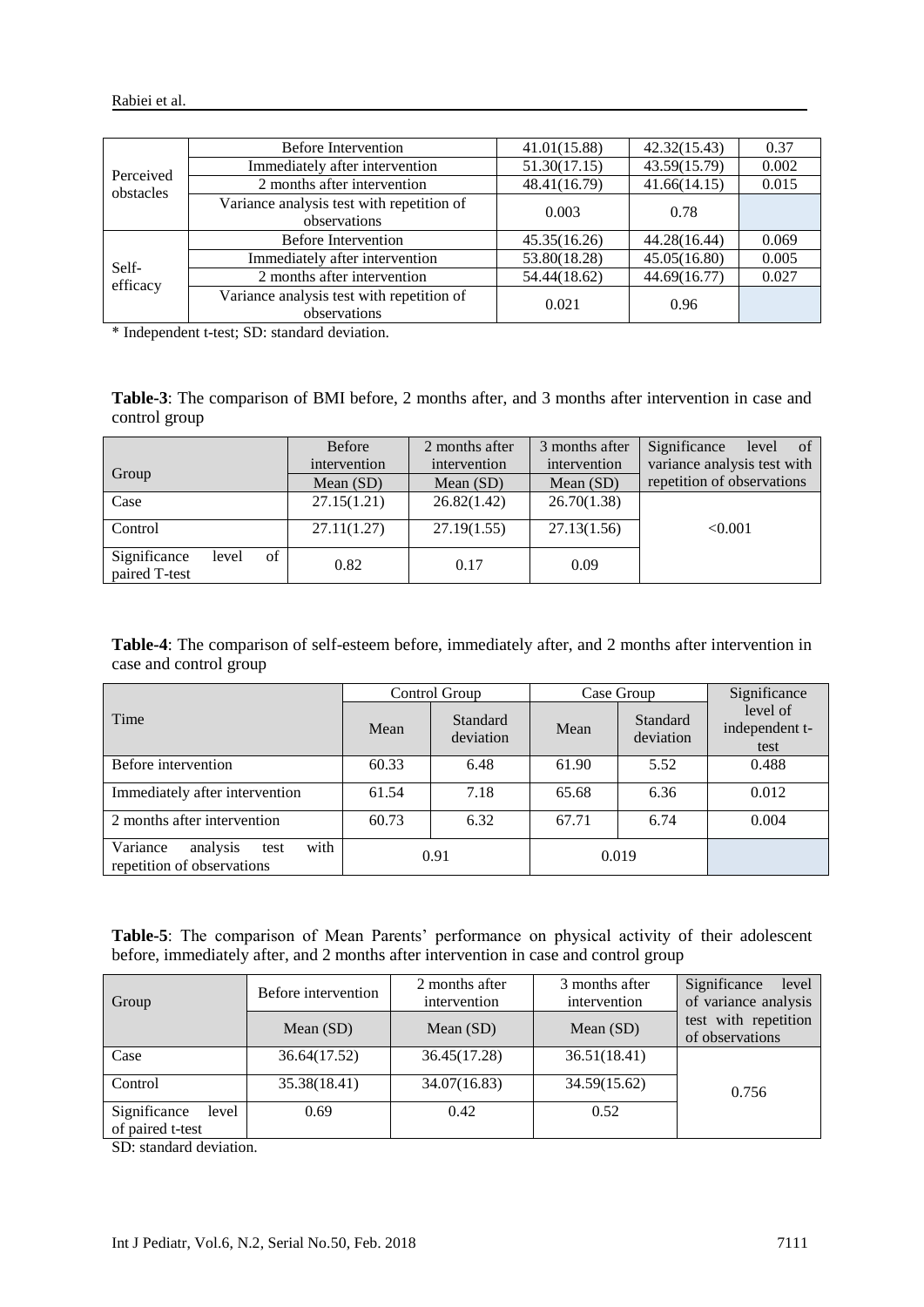|                                           | Before intervention | 2 months after<br>intervention | 3 months after<br>intervention | Significance<br>level<br>of variance analysis |
|-------------------------------------------|---------------------|--------------------------------|--------------------------------|-----------------------------------------------|
| Group                                     | Mean $(SD)$         | Mean (SD)                      | Mean (SD)                      | test with repetition<br>of observations       |
| Case                                      | 54.75(10.71)        | 65.50(14.10)                   | 62.50(10.82)                   |                                               |
| Control                                   | 53.75(15.83)        | 55.50(16.36)                   | 54.25(14.51)                   | 0.012                                         |
| Significance<br>level<br>of paired t-test | 0.79                | 0.025                          | 0.027                          |                                               |

**Table-6**: Determination and comparison of teacher's attitude score about physical activity of students before, immediately after and 2 months after intervention in case and control group

#### **4- DISCUSSION**

 We conducted a study to evaluate the effects physical activity education based on Health Belief Model and BMI among overweight or at risk for overweight adolescents. Results of this study showed that a significant difference in mean awareness score before and after the intervention in the case group  $(P<0.001)$ . This result is consistent with the results of some other studies conducted on diabetes control and self-care with the application of health belief model (32, 33). Results of Leelukkanaveera and Lawang's study which was performed by using health belief model, showed the efficacy of this model in increasing the awareness of target group (34).

Significant difference between two groups after educational intervention in terms of perceived sensitivity is a good evidence of the effect of educational intervention on enhancement of perceived sensitivity in case group, so that after intervention, most students in case group believed that they me a at risk of obesity which is consistent with studies related to lack of smoking in students, osteoporosis prevention, and physical activity in among college students (35-37). In terms of perceived severity, there was a significant difference between case and control group after the educational intervention. This increase in the perceived severity was observed in other studies as well (38, 39). In this study, reminding serious complications of overweight and obesity and attracting their attention to loss of health a high therapeutic cost, are important factors to improve level of perceived severity in study subjects. Before educational intervention, students' perception of losing weight was at medium level in both groups and it increased after the educational intervention and independent t-test showed significant difference between the two groups. It seems that students' attention to the fact that losing weight reduces complications and results in more rapid resolution from disease of complication of overweight can be effective in enhancing level of perceived benefits in students.

Moreover, this study showed that students' perception of obstacles in losing weight have been similar and independent t-test showed no significant differences between case and control groups; significant difference between the two groups after educational intervention proves the effectiveness of educational intervention in removal of perceived obstacles in case group. The most common perceived obstacles in losing weight are lack of activity and desire to perform regular exercises. King et al. showed that with educating the perceived benefits to the students, the physical activity may be increased (37, 40). In the current study, after educational intervention, mean selfefficacy of case group was significantly higher than control group which can be attributed to positive effects of education which is consistent with Sullivan et al. and Kumi et al.'s studies (41, 42).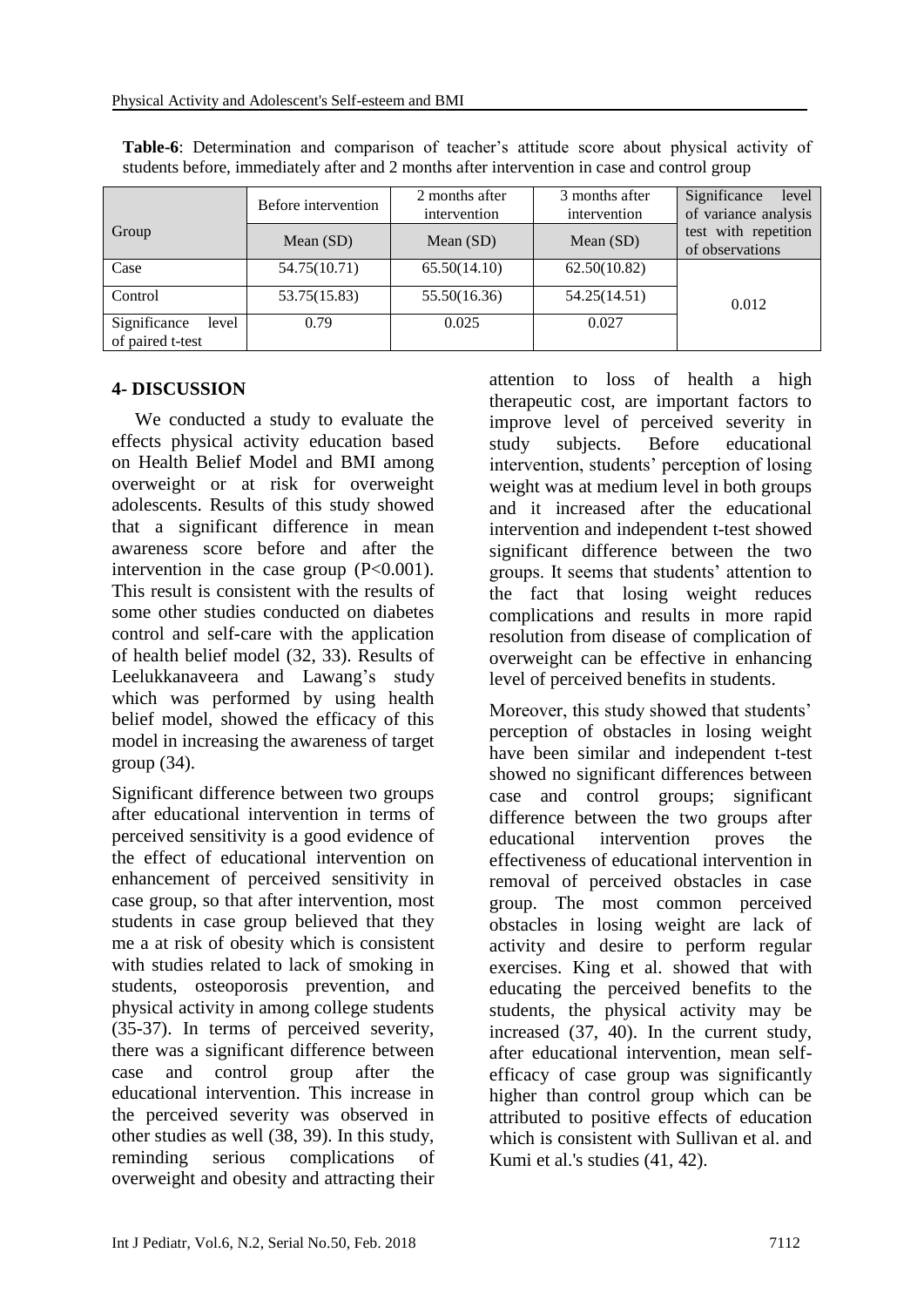This study was conducted based on a school-centered approach to evaluate the effect of nutrition education weight control of overweight or at risk students. With considering of the school based approach of this study, the roles of the parents' and teachers were important in this study. Advice and support of the parents' and teachers for students were an important factor that affect the result of this study. In this study, physical activities have increased after school-centered approach which was consistent with Eslami et al. study (2013) (25). In current schoolcentered study, parents' performance and teachers' attitude was not significantly different before the intervention. After the intervention, parents' performance did not show any Significant difference while teachers' attitude on students' physical activity was significant which is consistent with Neumark et al. study (2003) (43).

Collectively, this study showed that designing and executing educational intervention, can lead to significant differences in awareness, attitude, and performance of case group regarding adoption and performing preventive behaviors form cardiovascular disease. Despite small sample size and being performed on housekeeping women, results of this study showed that in spite of the importance of cardiovascular diseases in women, their awareness, attitude, and performance was not appropriate, which multiplies the need for educational interventions for cardiovascular diseases. After this educational intervention, according to documented results, it can be stated that health education program to adopt preventive behaviors form cardiovascular diseases and performance of appropriate behaviors have brought positive effects to reduce a risk factor for cardiovascular diseases in case group.

#### **4-1. Limitations of the study**

Time limitation due to short opportunity resulted from intensive courses of students, made in impossible to perform a more long term study. To accurately evaluate these programs, longer time should be dedicated, since changes in physical behaviors of the adolescents requires more time. Moreover, physical status evaluation is especially difficult in adolescents. In a general process, according to results, no significant changes have been observed in body mass index of adolescents of case group compared with control group which was not unexpected due to short time of follow-up. Very good participation and cooperation of families, teachers, and students should be mentioned reflecting satisfaction and support for this intervention.

#### **5- CONCLUSION**

 The finding of this study showed that positive effect of school based intervention on knowledge, sensitivity, severity and perceived benefits could promote the selfesteem and BMI of overweight students. Initiating school based preventive intervention can reduce the incidence of obesity in adulthood. This program is easy to use, in expensive, safe and effective. Because of its protecting and soothing features, the authors believed that it can improve the health promotion behaviors' of overweight students such as obesity preventive behaviors.

#### **6- CONFLICT OF INTEREST:** None.

# **7- ACKNOWLEDGMENT**

The authors thank the Research Department of Isfahan University of Medical Sciences for financial support and coordination as well as school administrators (ID Number: 390413)

#### **8- REFERENCES**

1. Kelsey MM, Zaepfel A, Bjornstad P, Nadeau KJ. Age-related consequences of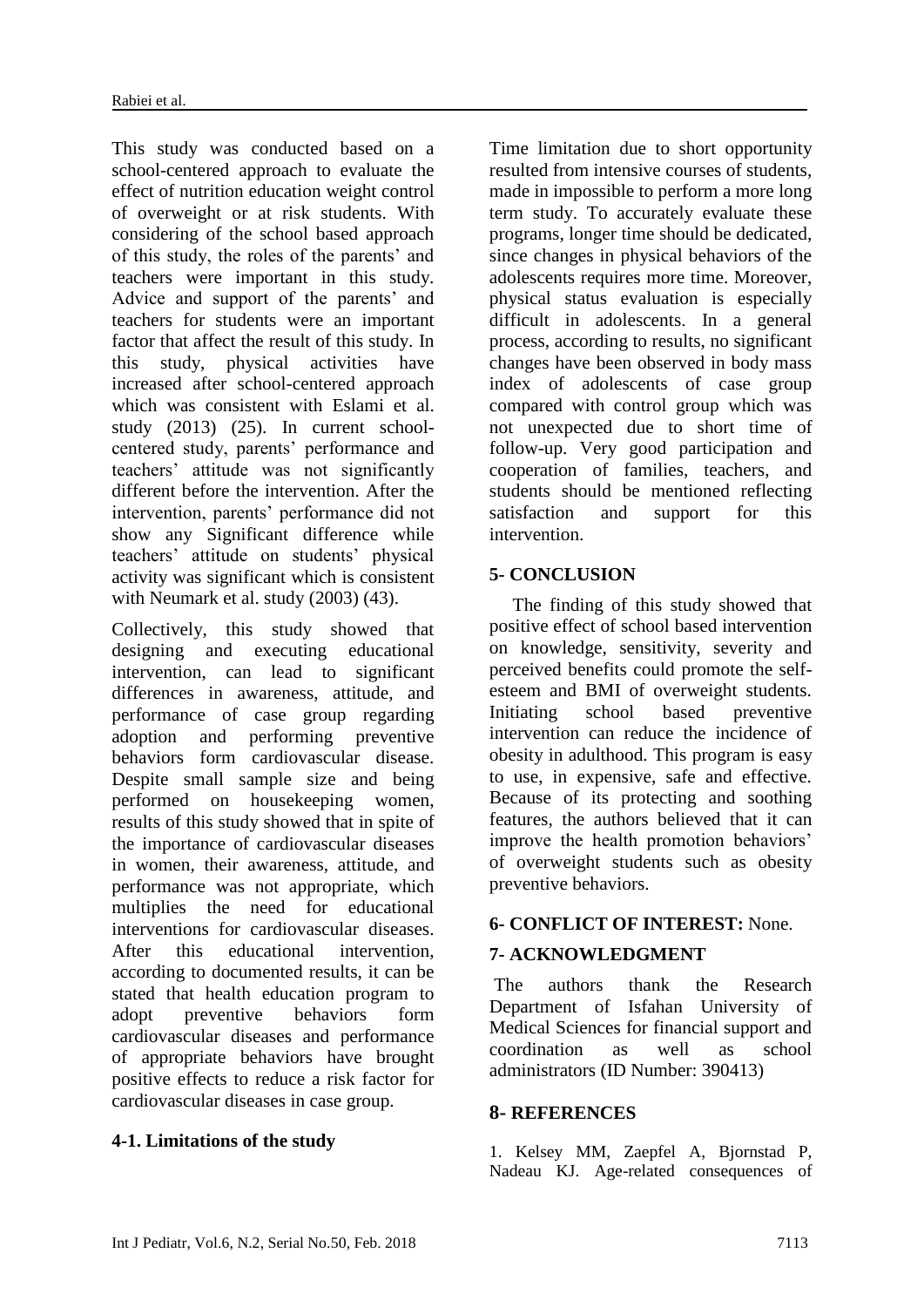childhood obesity. Gerontology. 2014;60(3):222-8.

2. Murray M, Dordevic AL, Bonham MP. Systematic Review and Meta-Analysis: The Impact of Multicomponent Weight Management Interventions on Self-Esteem in Overweight and Obese Adolescents. Journal of Pediatric Psychology. 2017;42(4):379-94.

3. Esmaillzadeh A, Mirmiran P, Azizi F. Clustering of metabolic abnormalities in adolescents with the hypertriglyceridemic waist phenotype. The American journal of clinical nutrition. 2006;83(1):36-46.

4. Salmani Baroogh N, Sh P, Rezaeipour A, Kazemnejad A. the quality of mid meal Nutrition of Adolescent between 12-18 years promise. Journal of Nursing and Midewifery College, Tehran University of Medical Sciences (Hayat). 2006;12:21-9.

5. Mahan LK, Escott-Stump S, Krause MV. Krause's food and nutrition therapy: Elsevier Saunders; 2007.

6. Biddle SJ, Gorely T, Stensel DJ. Health-enhancing physical activity and sedentary behaviour in children and adolescents. Journal of sports sciences. 2004;22(8):679-701.

7. Lam E, Partridge S, Allman‐ Farinelli M. Strategies for successful recruitment of young adults to healthy lifestyle programmes for the prevention of weight gain: a systematic review. Obesity Reviews. 2016;17(2):178-200.

8. Jagielski AC, Brown A, Hosseini-Araghi M, Thomas GN, Taheri S. The association between adiposity, mental wellbeing, and quality of life in extreme obesity. PloS one. 2014;9(3):e92859.

9. Senapati S, Bharti N, Bhattacharya A. Modern lifestyle diseases: chronic diseases, awareness and prevention. Int J Curr Res Acad Rev. 2015;3(3):215-23.

10. Bartke A, Darcy J. Best Practice & Research Clinical Endocrinology and Metabolism. 2016.

11. Zhou G, Wang D, Knoll N, Schwarzer R. Planning mediates between self-efficacy and physical activity among motivated young adults. Journal of Physical Activity and Health. 2016;13(1):87-93.

12. Riebe D, Greene GW, Ruggiero L, Stillwell KM, Blissmer B, Nigg CR, et al. Evaluation of a healthy-lifestyle approach to weight management. Preventive medicine. 2003;36(1):45-54.

13. Janssen I, LeBlanc AG. Systematic review of the health benefits of physical activity and fitness in school-aged children and youth. International Journal of Behavioral nutrition and physical activity. 2010;7(1):40.

14. Hoelscher DM, Kirk S, Ritchie L, Cunningham-Sabo L, Committee AP. Position of the Academy of Nutrition and Dietetics: interventions for the prevention and treatment of pediatric overweight and obesity. Journal of the Academy of Nutrition and Dietetics. 2013;113(10):1375-94.

15. Masoudi R, Vardanjani SAE Rabiei L, Moghadassi J, Khayri F, Rahimi Madiseh M. A group-foundation exercise schedule on quality of life and well-being in older men and women. Indian Journal of Science and Technology. 2012;5(2): 2165-69.

16. Rabiei L, Masoudi R, Lotfizadeh M. Evaluation of the Effectiveness of Nutritional Education based on Health Belief Model on Self-Esteem and BMI of Overweight and at Risk of Overweight Adolescent Girls. International Journal of Pediatrics. 2017**;**5(8): 17-54.

17. Ghaffarpasand E. Nutrition and physical activity educational intervention on CHD risk factors: a systematic review study. Archives of Iranian medicine. 2015;18(1):51.

18. Hajian-Tilaki K, Sajjadi P, Razavi A. Prevalence of overweight and obesity and associated risk factors in urban primary-school children in Babol, Islamic Republic of Iran. Eastern Mediterranean Health Journal. 2011;17(2):109.

19. Eaton DK, Kann L, Kinchen S, Shanklin S, Flint KH, Hawkins J, et al. Youth risk behavior surveillance—United States, 2011. Morbidity and Mortality Weekly Report: Surveillance Summaries. 2012;61(4):1-162.

20. Ling J, Anderson LM, Ji H. Selfmanagement training for Chinese obese children at risk for metabolic syndrome: Effectiveness and implications for school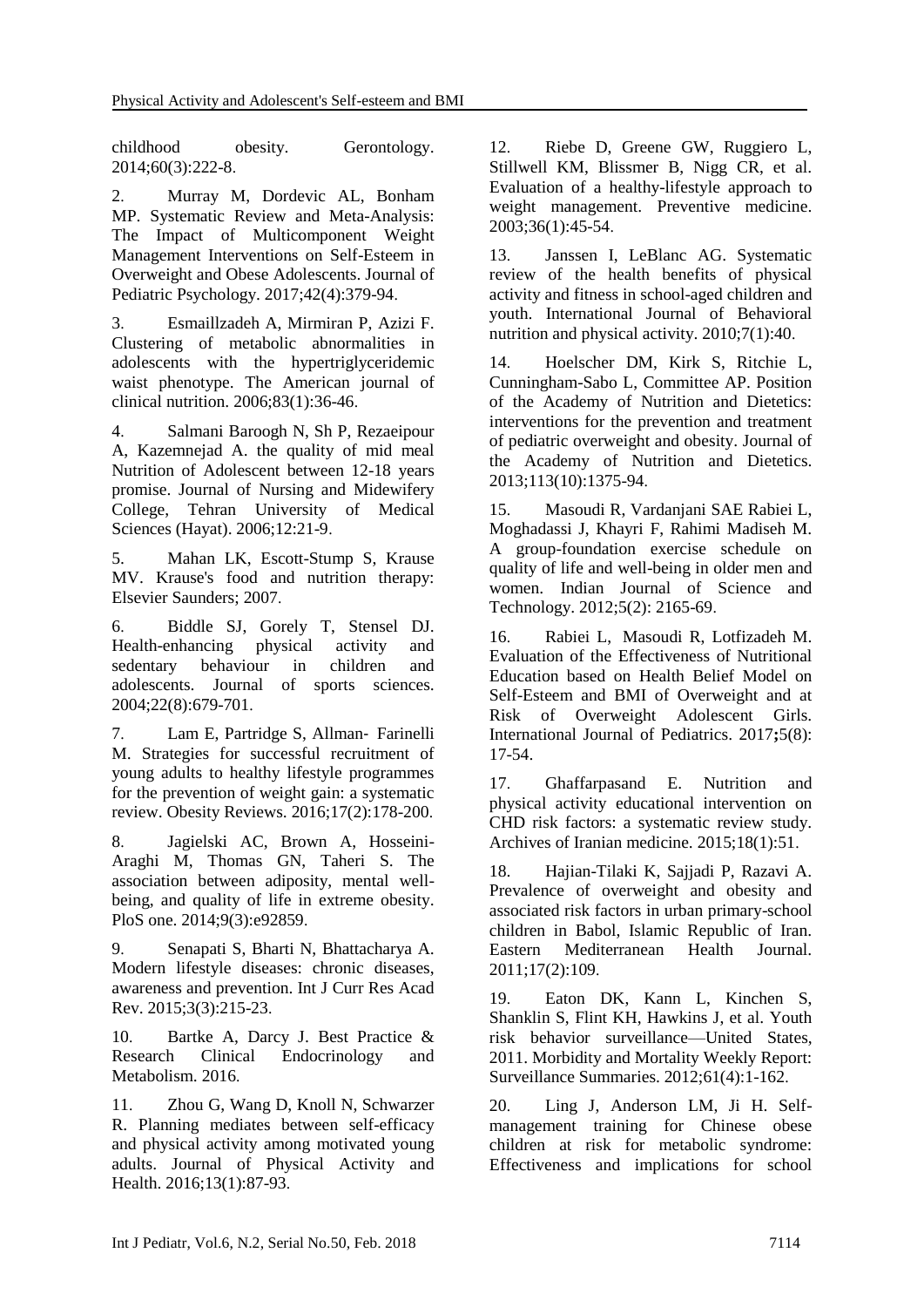health. School Psychology International. 2015;36(2):189-206.

21. Tarro L, Llauradó E, Albaladejo R, Moriña D, Arija V, Solà R, et al. A primaryschool-based study to reduce the prevalence of childhood obesity–the EdAl (Educació en Alimentació) study: a randomized controlled trial. Trials. 2014;15(1):58.

22. Raj M, Kumar RK. Obesity in children and adolescents. Indian Journal of Medical Research. 2010;132(5):598.

23. Carver A, Timperio A, Hesketh K, Crawford D. Are children and adolescents less active if parents restrict their physical activity and active transport due to perceived risk? Social science & medicine. 2010:70(11): 1799-1805.

24. Lytle LA, Kubik MY. Nutritional issues for adolescents. Best Practice and Research Clinical Endocrinology and Metabolism. 2003;17(2):177-89.

25. Eslami AA, Rabiei L, Afzali SM, HamidizadehS, Masoudi R. "Evaluation the efficiency of school-based assertiveness program on self-advocacy and selfdetermination skills in high school students. Journal of Shahrekord University of Medical Sciences. 2013;15(1): 11-22.

26. Rashidi A, Mohammadpour‐ Ahranjani B, Vafa M, Karandish M. Prevalence of obesity in Iran. Obesity reviews. 2005;6(3):191-2.

27. Zabinski MF, Saelens BE, Stein RI, Hayden‐ Wade HA, Wilfley DE. Overweight children's barriers to and support for physical activity. Obesity Research. 2003;11(2):238-46.

28. Sharma M. Theoretical foundations of health education and health promotion: Jones &Bartlett Publishers; 2016.

29. Green EC, Murphy E. Health belief model. The Wiley Blackwell Encyclopedia of Health, Illness, Behavior, and Society. 2014.

30. World Health Organization. Obesity: preventing and managing the global epidemic. Report of a WHO consultation. World Health Organ tech rep ser ; 2000; 894: 1-253.

31. Lavie CJ, Milani RV, Ventura HO. Obesity and cardiovascular disease. Journal of the American College of Cardiology. 2009;53(21):1925-32.

32. Bayat F, Shojaeezadeh D, Baikpour M, Heshmat R, Baikpour M, Hosseini M. The effects of education based on extended health belief model in type 2 diabetic patients: a randomized controlled trial. Journal of Diabetes & Metabolic Disorders. 2013;12(1):45.

33. Baghianimoghadam MH, Shogafard G, Sanati HR, Baghianimoghadam B, Mazloomy SS, Askarshahi M. Application of the health belief model in promotion of self-care in heart failure patients. Acta Medica Iranica.2013;51(1);52-58.

34. Leelukkanaveera Y, Lawang W. The Factors Predicting Physical Activity Among Vietnamese with Type 2 Diabetes Mellitus in Hanoi, Viet Nam. The Public Health Journal of Burapha University.2016;11(2):85-95.

35. Do Thi Kim T. The Factors Predicting Physical Activity Among Vietnamese with Type 2 Diabetes Mellitus in Hanoi, Viet Nam. The Public Health Journal of Burapha University. 2017;11(2):85-95.

36. Al Seraty WHH, Ali W. The impacts of health belief model based intervention for osteoporosis prevention among female students in Al Dawadmi Applied Medical Science, Shaqraa University, Saudi Arabia. Journal of Biology, Agriculture and Healthcare. 2014;4(7):125-31.

37. King KA, Vidourek RA, English L, Merianos AL. "Vigorous physical activity among college students: using the health belief model to assess involvement and social support." Archives of Exercise in Health and Disease 2013;4(2): 267-79.

38. Cao Z-J, Chen Y, Wang S-M. Health belief model based evaluation of school health education programme for injury prevention among high school students in the community context. BMC Public Health. 2014;14(1):26.

39. Layzer C, Rosapep L, Barr S. A peer education program: delivering highly reliable sexual health promotion messages in schools. Journal of adolescent health. 2014;54(3):S70- S7.